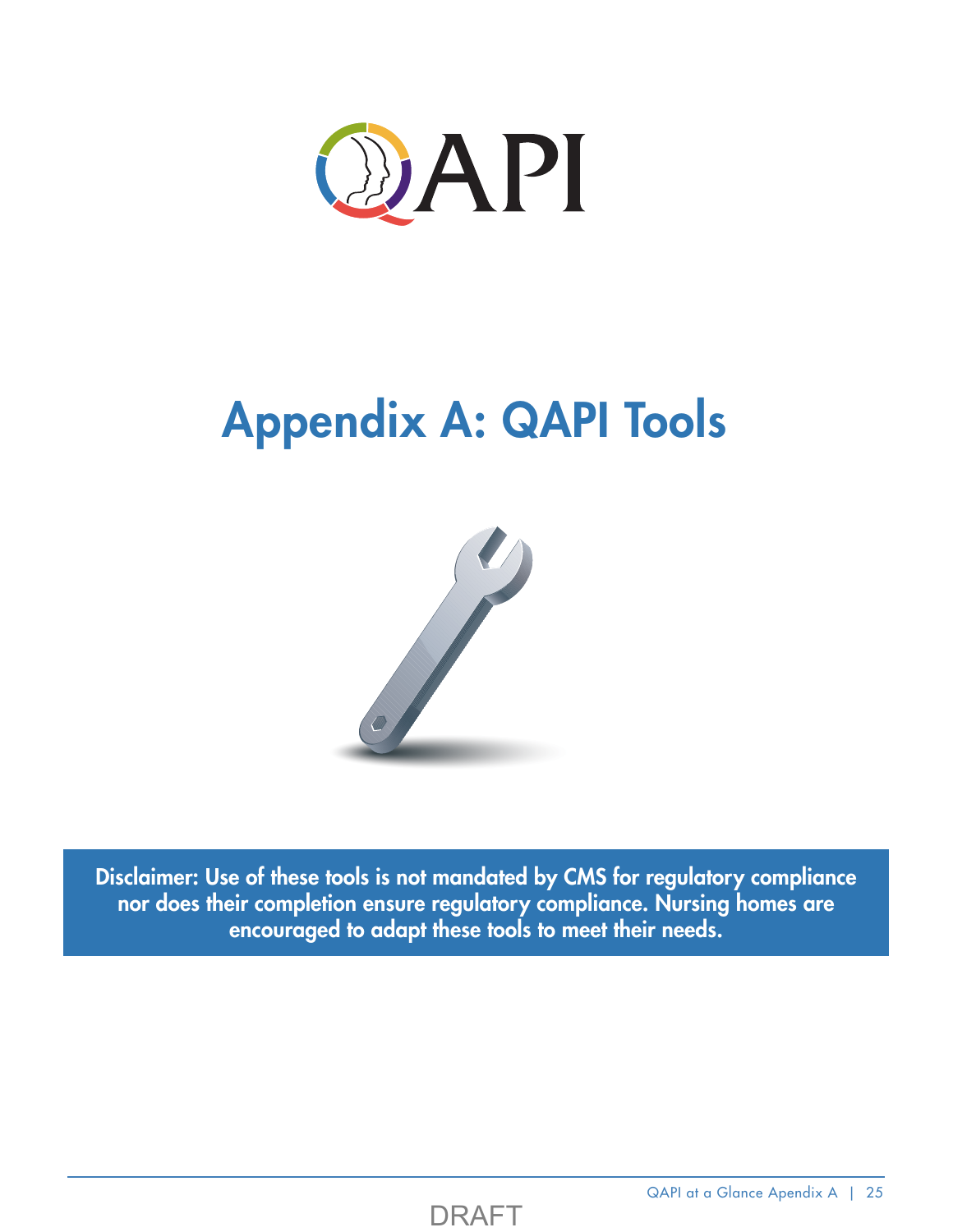## QAPI Self-Assessment Tool



**Directions:** Use this tool as you begin work on QAPI and then for annual or semiannual evaluation of your organization's progress with QAPI. This tool should be completed with input from the entire QAPI team and organizational leadership. This is meant to be an honest reflection of your progress with QAPI. The results of this assessment will direct you to areas you need to work on in order to establish QAPI in your organization. You may find it helpful to add notes under each item as to why you rated yourself a certain way.

Date of Review:

Next review scheduled for:\_\_\_\_\_\_\_\_\_\_\_\_\_\_\_

| Rate how closely each statement fits your organization                                                                                                                                                                                                                                                                                                                                                                                                                                                                                                                            | <b>Not</b><br>started | Just<br>starting | On our<br>way | Almost<br>there | Doing<br>great |
|-----------------------------------------------------------------------------------------------------------------------------------------------------------------------------------------------------------------------------------------------------------------------------------------------------------------------------------------------------------------------------------------------------------------------------------------------------------------------------------------------------------------------------------------------------------------------------------|-----------------------|------------------|---------------|-----------------|----------------|
| Our organization has developed principles guiding how QAPI will be incorporated into our culture and built into how we do our work. For<br>example, we can say that QAPI is a method for approaching decision making and problem solving rather than considered as a separate<br>program.                                                                                                                                                                                                                                                                                         |                       |                  |               |                 |                |
| Notes:                                                                                                                                                                                                                                                                                                                                                                                                                                                                                                                                                                            |                       |                  |               |                 |                |
| Our organization has identified how all service lines and departments will utilize and be engaged in QAPI to plan and do their work. For<br>example, we can say that all service lines and departments use data to make decisions and drive improvements, and use measurement to<br>determine if improvement efforts were successful.                                                                                                                                                                                                                                             |                       |                  |               |                 |                |
| Notes:                                                                                                                                                                                                                                                                                                                                                                                                                                                                                                                                                                            |                       |                  |               |                 |                |
| Our organization has developed a written QAPI plan that contains the steps that the organization takes to identify, implement and sustain<br>continuous improvements in all departments; and is revised on an ongoing basis. For example, a written plan that is done purely for<br>compliance and not referenced would not meet the intent of a QAPI plan.                                                                                                                                                                                                                       |                       |                  |               |                 |                |
| Notes:                                                                                                                                                                                                                                                                                                                                                                                                                                                                                                                                                                            |                       |                  |               |                 |                |
| Our board of directors and trustees (if applicable) are engaged in and supportive of the performance improvement work being done in our<br>organization. For example, it would be evident from meeting minutes of the board or other leadership meetings that they are informed of<br>what is being learned from the data, and they provide input on what initiatives should be considered. Other examples would be having<br>leadership (board or executive leadership) representation on performance improvement projects or teams, and providing resources to support<br>QAPI. |                       |                  |               |                 |                |
| Notes:                                                                                                                                                                                                                                                                                                                                                                                                                                                                                                                                                                            |                       |                  |               |                 |                |

Disclaimer: Use of this tool is not mandated by CMS for regulatory compliance nor does its completion ensure regulatory compliance. Nursing homes are encouraged to adapt this tool **DRAF** Treeds.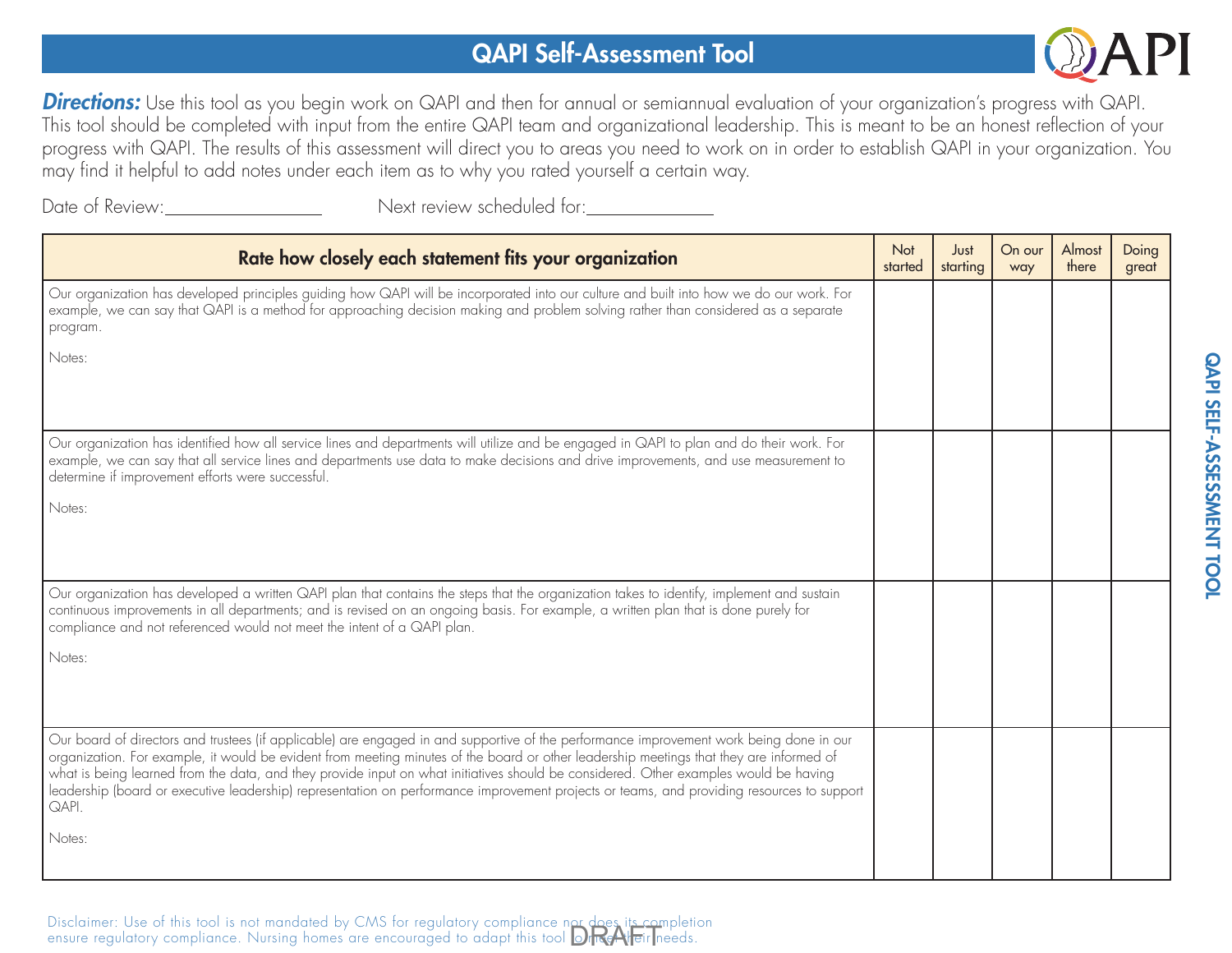| Rate how closely each statement fits your organization                                                                                                                                                                                                                                                                                                                                                                                                                                | Not<br>started | Just<br>starting | On our<br>way | Almost<br>there | Doing<br>great |
|---------------------------------------------------------------------------------------------------------------------------------------------------------------------------------------------------------------------------------------------------------------------------------------------------------------------------------------------------------------------------------------------------------------------------------------------------------------------------------------|----------------|------------------|---------------|-----------------|----------------|
| QAPI is considered a priority in our organization. For example, there is a process for covering caregivers who are asked to<br>spend time on improvement teams.                                                                                                                                                                                                                                                                                                                       |                |                  |               |                 |                |
| Notes:                                                                                                                                                                                                                                                                                                                                                                                                                                                                                |                |                  |               |                 |                |
|                                                                                                                                                                                                                                                                                                                                                                                                                                                                                       |                |                  |               |                 |                |
| QAPI is an integral component of new caregiver orientation and training. For example, new caregivers understand and can<br>describe their role in identifying opportunities for improvement. Another example is that new caregivers expect that they will be<br>active participants on improvement teams.                                                                                                                                                                             |                |                  |               |                 |                |
| Notes:                                                                                                                                                                                                                                                                                                                                                                                                                                                                                |                |                  |               |                 |                |
| Training is available to all caregivers on performance improvement strategies and tools.                                                                                                                                                                                                                                                                                                                                                                                              |                |                  |               |                 |                |
| Notes:                                                                                                                                                                                                                                                                                                                                                                                                                                                                                |                |                  |               |                 |                |
| When conducting performance improvement projects, we make a small change and measure the effect of that change before<br>implementing more broadly. An example of a small change is pilot testing and measuring with one nurse, one resident, on one<br>day, or one unit, and then expanding the testing based on the results.                                                                                                                                                        |                |                  |               |                 |                |
| Notes:                                                                                                                                                                                                                                                                                                                                                                                                                                                                                |                |                  |               |                 |                |
| When addressing performance improvement opportunities, our organization focuses on making changes to systems and<br>processes rather than focusing on addressing individual behaviors. For example, we avoid assuming that education or training<br>of an individual is the problem, instead, we focus on what was going on at the time that allowed a problem to occur and look<br>for opportunities to change the process in order to minimize the chance of the problem recurring. |                |                  |               |                 |                |
| Notes:                                                                                                                                                                                                                                                                                                                                                                                                                                                                                |                |                  |               |                 |                |
| Our organization has established a culture in which caregivers are held accountable for their performance, but not punished<br>for errors and do not fear retaliation for reporting quality concerns. For example, we have a process in place to distinguish<br>between unintentional errors and intentional reckless behavior and only the latter is addressed through disciplinary actions.                                                                                         |                |                  |               |                 |                |
| Notes:                                                                                                                                                                                                                                                                                                                                                                                                                                                                                |                |                  |               |                 |                |
|                                                                                                                                                                                                                                                                                                                                                                                                                                                                                       |                |                  |               |                 |                |

|  |  | Disclaimer: Use of this tool is not mandated by CMS for regulatory compliance nor does its completion<br>ensure regulatory compliance. Nursing homes are encouraged to adapt this tool <b>Directle</b> ri needs. |  |
|--|--|------------------------------------------------------------------------------------------------------------------------------------------------------------------------------------------------------------------|--|

QAPI SELF-ASSESSMENT TOOL

QAPI SELF-ASSESSMENT TOOL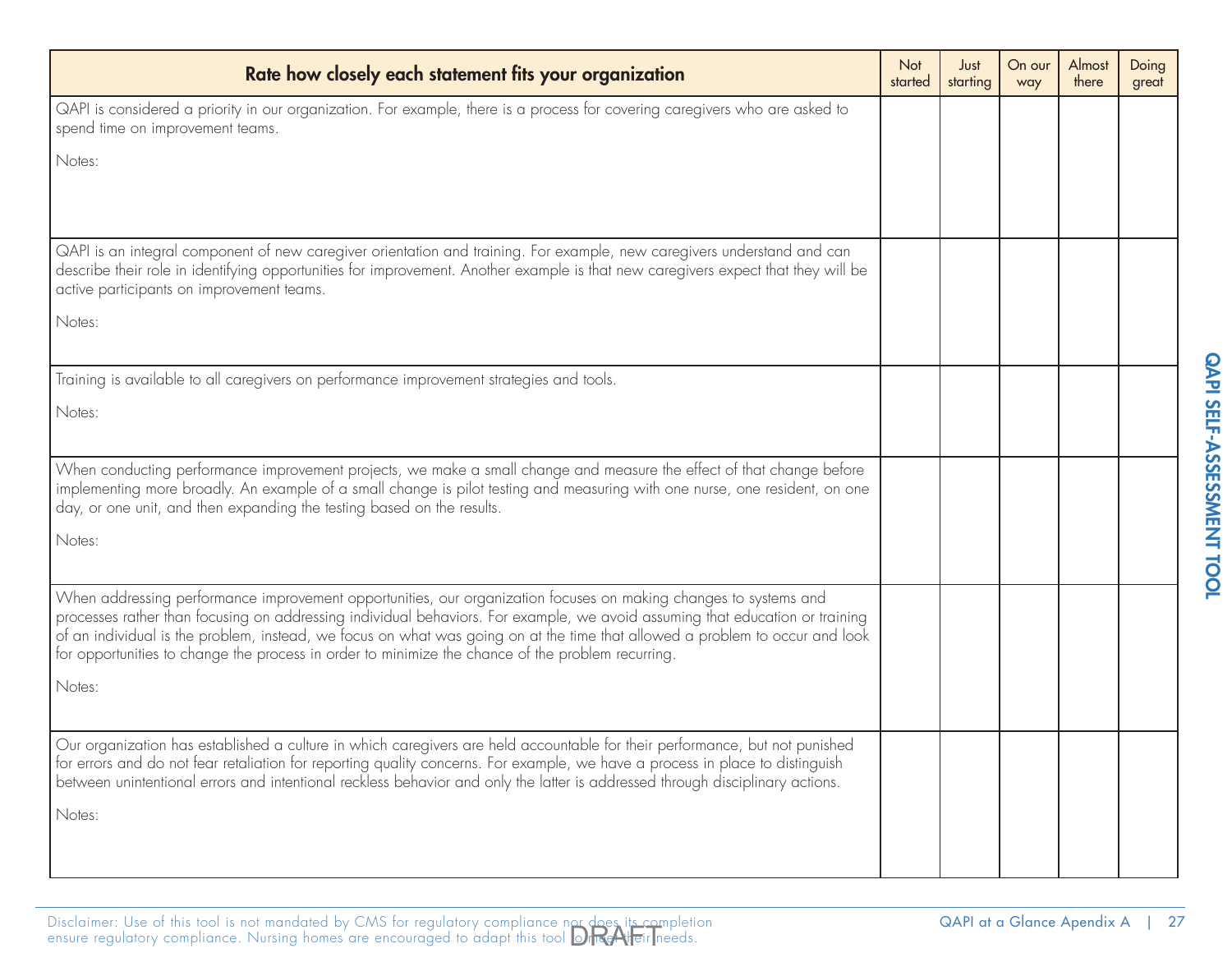| starting | way | there | great |
|----------|-----|-------|-------|
|          |     |       |       |
|          |     |       |       |
|          |     |       |       |
|          |     |       |       |
|          |     |       |       |
|          |     |       |       |
|          |     |       |       |
|          |     |       |       |
|          |     |       |       |
|          |     |       |       |

| Disclaimer: Use of this tool is not mandated by CMS for regulatory compliance nor does its completion<br>ensure regulatory compliance. Nursing homes are encouraged to adapt this tool $\bigcirc$ |  |  |
|---------------------------------------------------------------------------------------------------------------------------------------------------------------------------------------------------|--|--|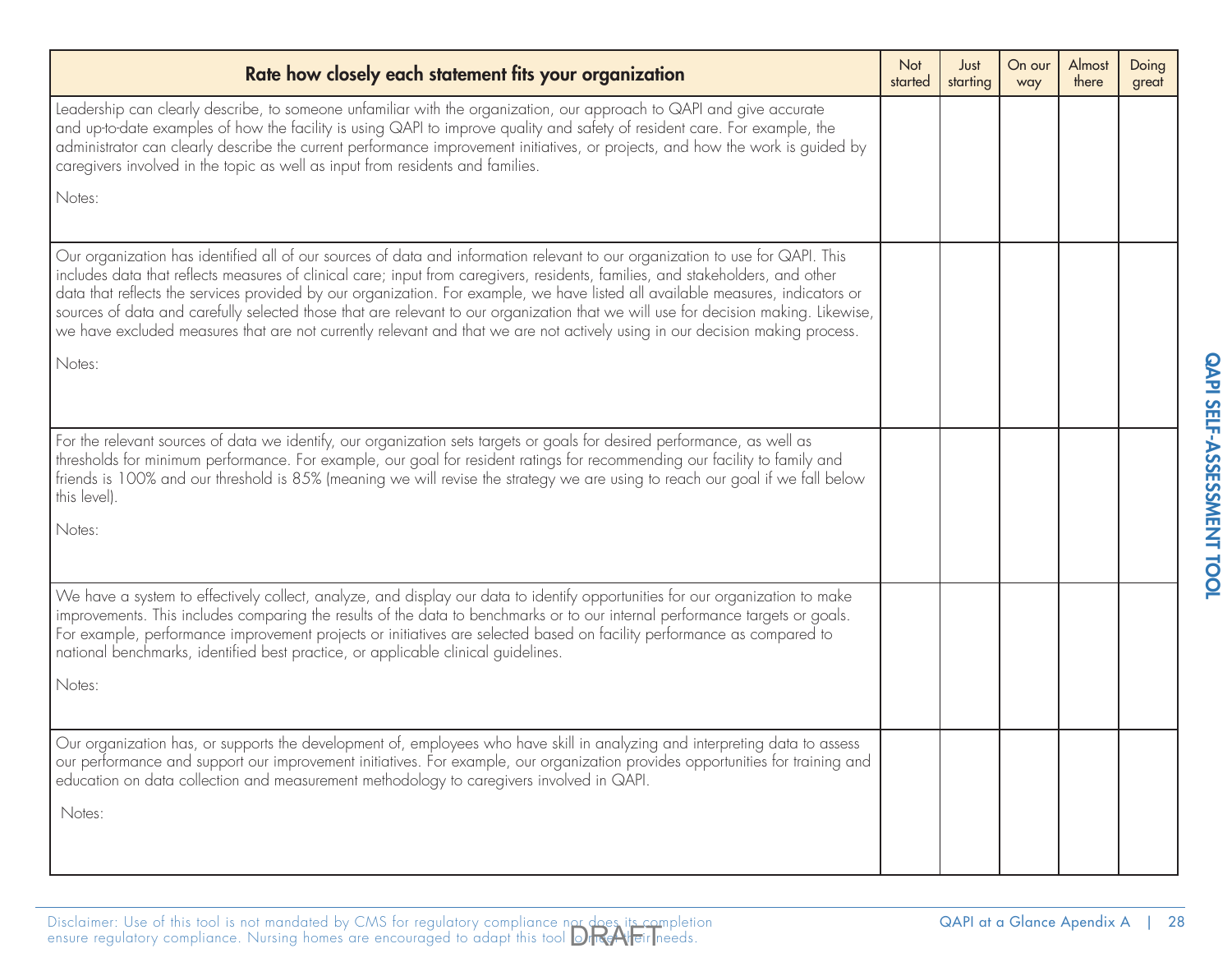| Rate how closely each statement fits your organization                                                                                                                                                                                                                                                                                                                                                                                                       | <b>Not</b><br>started | Just<br>starting | On our<br>way | Almost<br>there | Doing<br>great |
|--------------------------------------------------------------------------------------------------------------------------------------------------------------------------------------------------------------------------------------------------------------------------------------------------------------------------------------------------------------------------------------------------------------------------------------------------------------|-----------------------|------------------|---------------|-----------------|----------------|
| From our identified opportunities for improvement, we have a systematic and objective way to prioritize the opportunities in<br>order to determine what we will work on. This process takes into consideration input from multiple disciplines, residents and<br>families. This process identifies problems that pose a high risk to residents or caregivers, is frequent in nature, or otherwise<br>impact the safety and quality of life of the residents. |                       |                  |               |                 |                |
| Notes:                                                                                                                                                                                                                                                                                                                                                                                                                                                       |                       |                  |               |                 |                |
| When a performance improvement opportunity is identified as a priority, we have a process in place to charter a project. This<br>charter describes the scope and objectives of the project so the team working on it has a clear understanding of what they are<br>being asked to accomplish.                                                                                                                                                                |                       |                  |               |                 |                |
| Notes:                                                                                                                                                                                                                                                                                                                                                                                                                                                       |                       |                  |               |                 |                |
| For our Performance Improvement Projects, we have a process in place for documenting what we have done, including<br>highlights, progress, and lessons learned. For example, we have project documentation templates that are consistently used<br>and filed electronically in a standardized fashion for future reference.                                                                                                                                  |                       |                  |               |                 |                |
| Notes:                                                                                                                                                                                                                                                                                                                                                                                                                                                       |                       |                  |               |                 |                |
| For every Performance Improvement Project, we use measurement to determine if changes to systems and process have been<br>effective. We utilize both process measures and outcome measures to assess impact on resident care and quality of life. For<br>example, if making a change, we measure whether the change has actually occurred and also whether it has had the desired<br>impact on the residents.                                                |                       |                  |               |                 |                |
| Notes:                                                                                                                                                                                                                                                                                                                                                                                                                                                       |                       |                  |               |                 |                |
| Our organization uses a structured process for identifying underlying causes of problems, such as Root Cause Analysis.                                                                                                                                                                                                                                                                                                                                       |                       |                  |               |                 |                |
| Notes:                                                                                                                                                                                                                                                                                                                                                                                                                                                       |                       |                  |               |                 |                |
|                                                                                                                                                                                                                                                                                                                                                                                                                                                              |                       |                  |               |                 |                |

Disclaimer: Use of this tool is not mandated by CMS for regulatory compliance nor does it<u>s co</u>mpletionensure regulatory compliance. Nursing homes are encouraged to adapt this tool **DRAF** Treeds.

QAPI SELF-ASSESSMENT TOOL

QAPI SELF-ASSESSMENT TOOL